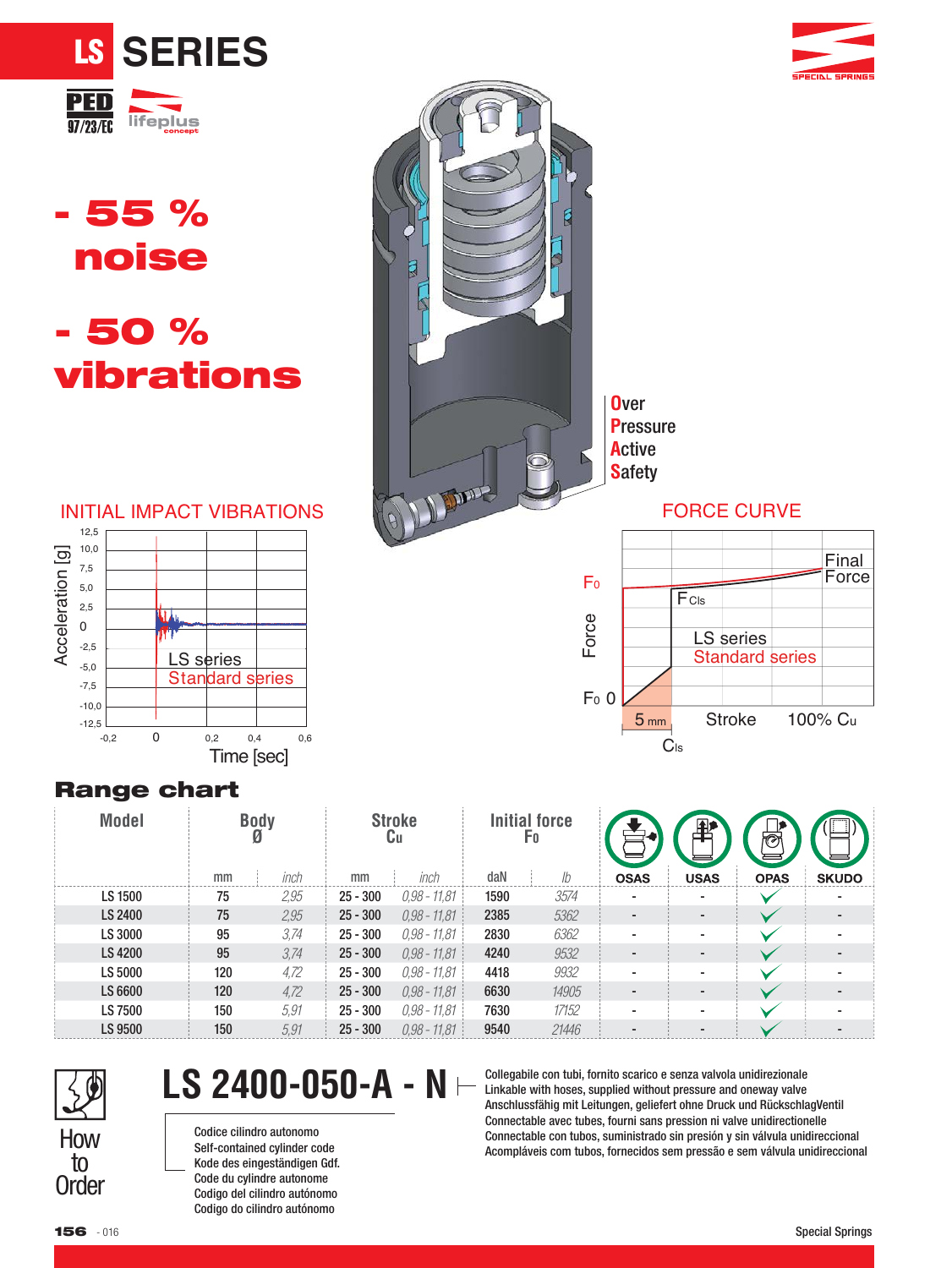

#### LS 1500 - 50% VIBRATIONS - 55% NOISE <u>PED</u>  $\frac{1}{\sqrt{2}}$ lifeplus 97/23/EC

### **Info**

**\*\* F1p** <sup>=</sup> Polytrophic end force at 100% Cu - see page 31  $*$  **F1**<sub>i</sub> = Isothermal end force at 100% Cu - see page 31





| °F<br>$-0$<br>32<br>N <sub>2</sub><br>176 | lillini | °C<br>80 | $\Delta P$<br>$\pm$ 0,33 %/°C |       |              | P max<br>100 bar<br>1450 psi | P min<br>20 bar<br>290 psi      | S<br>$15.9 \text{ cm}^2$<br>$2,465$ in <sup>2</sup> |      | <b>SPM</b><br>$~15 - 60$<br>(at $20^{\circ}$ C) |           |      | <b>Max Speed</b><br><b>Maintenance kit</b><br>$1.8$ m/s<br>39BMLS01500A |                   |              |           |      |  |
|-------------------------------------------|---------|----------|-------------------------------|-------|--------------|------------------------------|---------------------------------|-----------------------------------------------------|------|-------------------------------------------------|-----------|------|-------------------------------------------------------------------------|-------------------|--------------|-----------|------|--|
| <b>CODE</b>                               | Cu      |          |                               |       |              | $L$ min                      | F <sub>0</sub><br>Initial force | F C <sub>Is</sub><br>F1,<br>End force               |      | <b>End force</b>                                | $F1_p$    |      | Vo                                                                      |                   |              |           |      |  |
|                                           | mm      | inch     | mm                            | inch  | mm           | inch                         | $\mathcal{L}$<br>daN            | daN<br>lb                                           | daN  | lb.                                             | daN       | lb   | $\rm cm^3$                                                              | $in^3$            | ~Kg          | $\sim$ Ib | Cat. |  |
| LS 1500 - 025 - A                         | 25      | 0.98     | 160                           | 6,30  | 135          | 5,31                         |                                 |                                                     | 2300 | 5171                                            | 3047      | 6850 | 126.0                                                                   | 7.69              | 3.71         | 8.18      |      |  |
| LS 1500 - 038 - A                         | 38      | 1.50     | 186                           | 7,32  | 148          | 5,83                         | $\theta$<br>$\mathbf{0}$        | 3574<br>1590                                        | 2425 | 5452                                            | 3314      | 7450 | 174.0                                                                   | 10.62 3.79        |              | 8.36      |      |  |
| LS 1500 - 050 - A                         | 50      | 1.97     | 210                           | 8.27  | 160          | 6,30                         |                                 |                                                     | 2499 |                                                 | 5618 3476 | 7814 | 218,0                                                                   | $13.30\,$ 3.89    |              | 8.58      |      |  |
| LS 1500 - 063 - A                         | 63.5    | 2.50     | 237                           |       | $9.33$ 173.5 | 6.83                         | 100 <sub>bar</sub>              | 100 <sub>bar</sub>                                  | 2555 | 5744                                            | 3600      | 8093 | 268.0                                                                   |                   | $16.35$ 4.48 | 9.88      |      |  |
| LS 1500 - 080 - A                         | 80      | 3.15     | 270                           | 10.63 | 190          | 7,48                         | 1450 psi                        | 1450 psi                                            | 2607 |                                                 | 5861 3715 |      | 8352 329.0                                                              | 20.08             | 4.73         | 10.43     |      |  |
| LS 1500 - 100 - A                         | 100     | 3.94     | 310                           | 12.20 | 210          | 8.27                         |                                 |                                                     | 2648 | 5953                                            | 3809      | 8563 | 403.0                                                                   | 24.59 4.89        |              | 10.78     |      |  |
| LS 1500 - 125 - A                         | 125     | 4.92     | 360                           | 14.17 | 235          | 9,25                         | ± 5%                            | ± 5%                                                | 2684 | 6034                                            | 3891      | 8747 | 495.0                                                                   | $30.21 \div 5.57$ |              | 12.28     |      |  |
| LS 1500 - 160 - A                         | 160     | 6.30     | 430                           | 16.93 | 270          | 10.63                        |                                 | + 20 °C +68 °F + 20 °C +68 °F                       | 2718 | 6110                                            | 3968      | 8920 | 624.0                                                                   | 38,08             | 6,33         | 13.96     |      |  |
| LS 1500 - 200 - A                         | 200     | 7.87     | 510                           | 20.08 | 310          | 12,20                        |                                 |                                                     | 2743 | 6167                                            | 4026      | 9051 | 771.0                                                                   | 47.05             | 7.19         | 15.85     |      |  |
| LS 1500 - 250 - A                         | 250     | 9.84     | 610                           | 24,02 | 360          | 14.17                        |                                 |                                                     | 2764 |                                                 | 6214 4075 | 9161 | 955,0                                                                   | 58.28             | 9,19         | 20,26     |      |  |
| LS 1500 - 300 - A                         | 300     |          | $11.81$ 710                   | 27.95 | 410          | 16.14                        |                                 |                                                     | 2778 |                                                 | 6245 4108 |      | 9235 1139,0                                                             |                   | 69.51 11.04  | 24.34     |      |  |

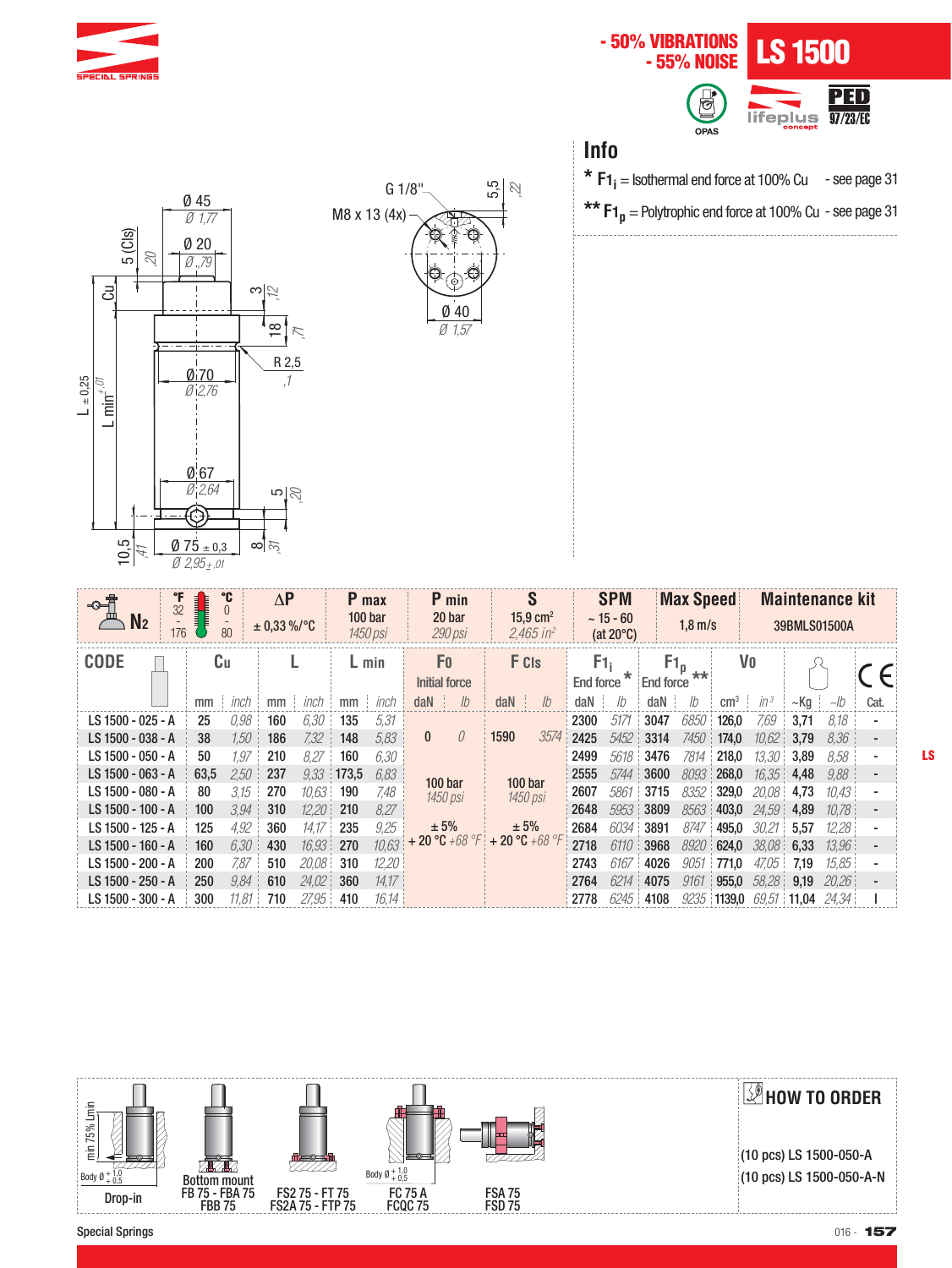





| * $F1_i$ = Isothermal end force at 100% Cu                 | - see page 31 |
|------------------------------------------------------------|---------------|
| ** $F1_n$ = Polytrophic end force at 100% Cu - see page 31 |               |





| $\rightarrow$<br>32<br>N <sub>2</sub><br>176 | °C<br>80                 | $\Delta P$<br>$\pm$ 0,33 %/ °C | P max<br>150 <sub>bar</sub><br>2175 psi | P min<br>20 bar<br>290 psi             | $15.9 \text{ cm}^2$<br>$2,465$ in <sup>2</sup> | <b>SPM</b><br>$~15 - 60$<br>(at $20^{\circ}$ C) | <b>Max Speed</b><br>$1.8$ m/s                     |                   | <b>Maintenance kit</b><br>39BMLS01500A |      |
|----------------------------------------------|--------------------------|--------------------------------|-----------------------------------------|----------------------------------------|------------------------------------------------|-------------------------------------------------|---------------------------------------------------|-------------------|----------------------------------------|------|
| <b>CODE</b>                                  | Cu                       |                                | $L$ min                                 | F <sub>0</sub><br><b>Initial force</b> | F C <sub>Is</sub>                              | F1,<br>End force                                | $F1_p$<br><b>End force</b>                        | Vo                |                                        |      |
|                                              | inch<br>mm               | inch<br>mm                     | inch<br>mm                              | daN<br>I <sub>b</sub>                  | $d$ aN $\vdots$<br>$\sqrt{b}$                  | daN<br>lb                                       | lb<br>daN<br>$\rm cm^3$                           | $in^3$            | ~Kq<br>$\sim$ ID                       | Cat. |
| LS 2400 - 025 - A                            | 0.98<br>25               | 6.30<br>160                    | 135<br>5.31                             |                                        |                                                | 3449<br>7754                                    | 10051<br>4471<br>126.0                            | 7.69              | 8.18<br>3.71                           |      |
| LS 2400 - 038 - A                            | 1.50<br>38               | 7.32<br>186                    | 5,83<br>148                             | $\bf{0}$<br>$\theta$                   | 5362<br>2385                                   | 8177<br>3638                                    | 10932 174.0<br>4863                               | $10.62 \div 3.79$ | 8.36                                   |      |
| LS 2400 - 050 - A                            | 1.97<br>50               | 8,27<br>210                    | 160<br>6,30                             |                                        |                                                | 8428<br>3749                                    | 5100<br>11465 218,0                               | $13.30 \div 3.89$ | 8.58                                   |      |
| LS 2400 - 063 - A                            | 2,50<br>63,5             | 9.33<br>237                    | 6,83<br>173,5                           | 150 <sub>bar</sub>                     | 150 bar                                        | 8617:<br>3833                                   | 11875 268,0<br>5282                               | $16.35$ 4.48      | 9.88                                   |      |
| LS 2400 - 080 - A                            | 3.15<br>80               | 10,63<br>270                   | 190<br>7,48                             | 2175 psi                               | 2175 psi                                       | 8790<br>3910                                    | 12253 329,0<br>5451                               | 20.08             | 4,73<br>10.43                          |      |
| LS 2400 - 100 - A                            | 3.94<br>100 <sup>°</sup> | 12.20<br>310                   | 210<br>8,27                             |                                        |                                                | 8931<br>3973                                    | 12564 403.0<br>5589                               | 24.59 4.89        | 10.78                                  |      |
| LS 2400 - 125 - A                            | 4.92<br>125              | 360<br>$14.17$ :               | 235<br>9.25                             | $± 5\%$                                | ± 5%                                           | 4026<br>9052:                                   | 12834 495.0<br>5709                               | 30.21             | 12.28<br>5,57                          |      |
| LS 2400 - 160 - A                            | 6.30<br>160              | 430                            | 10,63<br>16.93 270                      | $+ 20 °C + 68 °F + 20 °C + 68 °F$      |                                                | 4077<br>9164                                    | 13088 624.0<br>5822                               | 38.08 6.33        | 13.96                                  |      |
| LS 2400 - 200 - A                            | 7.87<br>200              | 20.08<br>510                   | 12,20<br>310                            |                                        |                                                | 9249<br>4114                                    | 13280 771.0<br>5907                               | 47.05             | 15.85<br>7,19                          |      |
| LS 2400 - 250 - A                            | 250<br>9.84              | 24.02<br>610                   | 360<br>14.17                            |                                        |                                                | 9320<br>4146                                    | 5979<br>13441 955,0                               | 58,28 9,19        | 20.26                                  |      |
| LS 2400 - 300 - A                            | 300                      | $11.81$ 710                    | 27.95 410<br>16.14                      |                                        |                                                | 4167                                            | $9369 \, \bmod{6028}$<br>13551 1139,0 69.51 11,04 |                   | 24.34                                  |      |



158 - 016 Special Springs Special Springs Special Springs Special Springs Special Springs Special Springs Special Springs Special Springs Special Springs Special Springs Special Springs Special Springs Special Springs Spec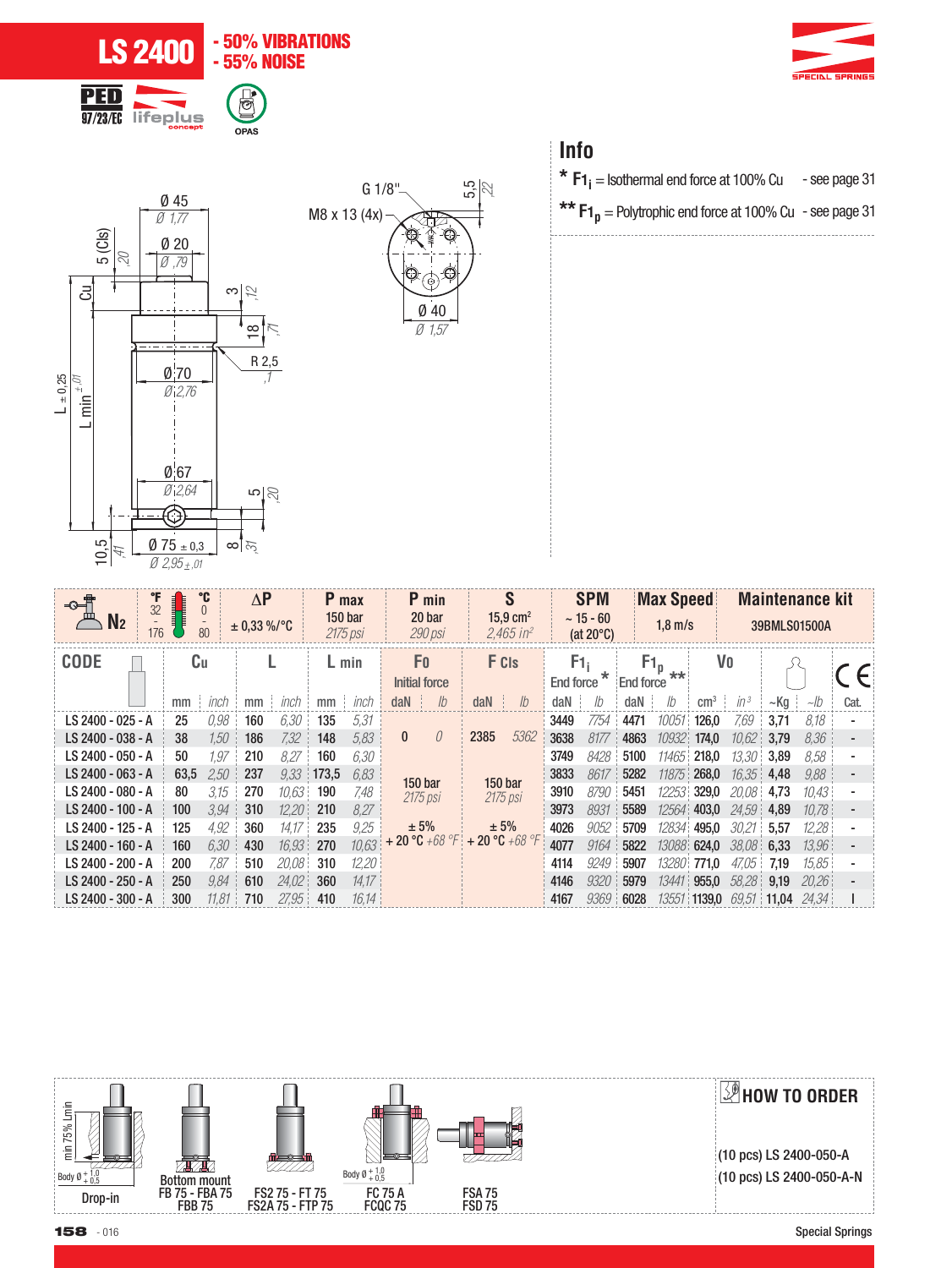

#### - 50% VIBRATIONS LS 3000 - 55% NOISE <u>PED</u> r<br>10 lifeplus 97/23/EC

### **Info**

- $*$  **F1**<sub>i</sub> = Isothermal end force at 100% Cu see page 31
- **\*\* F1p** <sup>=</sup> Polytrophic end force at 100% Cu see page 31





| °F<br>$\rightarrow$<br>32<br>N <sub>2</sub><br>176 |      | °C<br>80 | $\Delta P$<br>$± 0,33\%$ / °C |           |              | P max<br>100 <sub>bar</sub><br>1450 psi | P min<br>20 bar<br>290 psi        | S<br>$28.27 \text{ cm}^2$<br>$4,382$ in <sup>2</sup> |           | <b>SPM</b><br>$~15 - 60$<br>(at $20^{\circ}$ C) |            |        | <b>Max Speed</b><br>$1.8$ m/s          | <b>Maintenance kit</b><br>39BMLS03000A |                   |                                |      |
|----------------------------------------------------|------|----------|-------------------------------|-----------|--------------|-----------------------------------------|-----------------------------------|------------------------------------------------------|-----------|-------------------------------------------------|------------|--------|----------------------------------------|----------------------------------------|-------------------|--------------------------------|------|
| <b>CODE</b>                                        | Сu   |          |                               |           |              | $L$ min                                 | F <sub>0</sub><br>Initial force   | F C <sub>IS</sub>                                    | End force | F1,                                             | End force  | $F1_p$ |                                        | Vo                                     |                   |                                |      |
|                                                    | mm   | inch     | mm                            | inch      | mm           | inch                                    | daN<br>lb                         | daN<br>lh                                            | daN       | lb                                              | daN        | lb     | $\rm cm^3$                             | $in^3$                                 | ~Kg               | $\sim$ Ib                      | Cat. |
| LS 3000 - 025 - A                                  | 25   | 0,98     | 170                           | 6,69      | 145          | 5,71                                    |                                   |                                                      | 4046      | 9097                                            | 5330       | 11983  | 195,0                                  | $11,90$ 5,69                           |                   | 12.54                          |      |
| LS 3000 - 038 - A                                  | 38   | 1.50     | 196                           | 7.72      | 158          | 6,22                                    | 0<br>$\bf{0}$                     | 6362<br>2830                                         | 4339      | 9755                                            | 5952       | 13381  | 274.0                                  |                                        | $16.72 \div 6.48$ | 14.29                          |      |
| LS 3000 - 050 - A                                  | 50   | 1.97     | 220                           | 8.66      | 170          | 6.69                                    |                                   |                                                      | 4527      |                                                 | 10178 6365 |        | 14310 347,0                            | $21.17 \div 6.77$                      |                   | 14.93                          |      |
| LS 3000 - 063 - A                                  | 63.5 | 2.50     | 247                           |           | $9.72$ 183.5 | 7,22                                    | 100 <sub>bar</sub>                | 100 <sub>bar</sub>                                   | 4678      |                                                 | 10517 6703 |        | 15070 429,0                            | $26.18$ 6.84                           |                   | 15.08                          |      |
| LS 3000 - 080 - A                                  | 80   | 3.15     | 280                           | 11.02     | 200          | 7,87                                    | 1450 psi                          | 1450 psi                                             | 4823      |                                                 | 10842 7033 |        | 15812 529,0                            | 32.28 7.23                             |                   | 15.94                          |      |
| LS 3000 - 100 - A                                  | 100  | 3.94     | 320                           | 12.60 220 |              | 8.66                                    |                                   |                                                      | 4945      |                                                 | 11117 7318 |        | 16452 650.0                            | 39.66 7.95                             |                   | 17.53                          |      |
| LS 3000 - 125 - A                                  | 125  | 4.92     | 370                           | 14.57 245 |              | 9.65                                    | ± 5%                              | ± 5%                                                 | 5055      |                                                 | 11364 7576 |        | 17031 801,0                            | 48.88 9.58                             |                   | 21.12                          |      |
| LS 3000 - 160 - A                                  | 160  | 6.30     | 440                           |           | 17,32 280    | 11,02                                   | $+ 20 °C + 68 °F + 20 °C + 68 °F$ |                                                      | 5160      | 11601                                           | 7827       |        | 17596 1013,0 61,82 10,89               |                                        |                   | 24.01                          |      |
| LS 3000 - 200 - A                                  | 200  | 7.87     | 520                           | 20.47     | 320          | 12,60                                   |                                   |                                                      | 5242      | 11784 :                                         | 8024       |        | 18038 <b>1256.0</b> 76.64 <b>11.03</b> |                                        |                   | -24.32 i                       |      |
| LS 3000 - 250 - A                                  | 250  | 9.84     | 620                           | 24.41     | 370          | 14.57                                   |                                   |                                                      | 5312      |                                                 | 11941 8193 |        |                                        |                                        |                   | 18418 1559,0 95,13 12,06 26,59 |      |
| LS 3000 - 300 - A                                  | 300  | 11.81    | 720                           | 28,35 420 |              | 16.54                                   |                                   |                                                      | 5360      |                                                 | 12050 8312 |        | 18685 1859,0 113,44 13,02 28,70        |                                        |                   |                                |      |

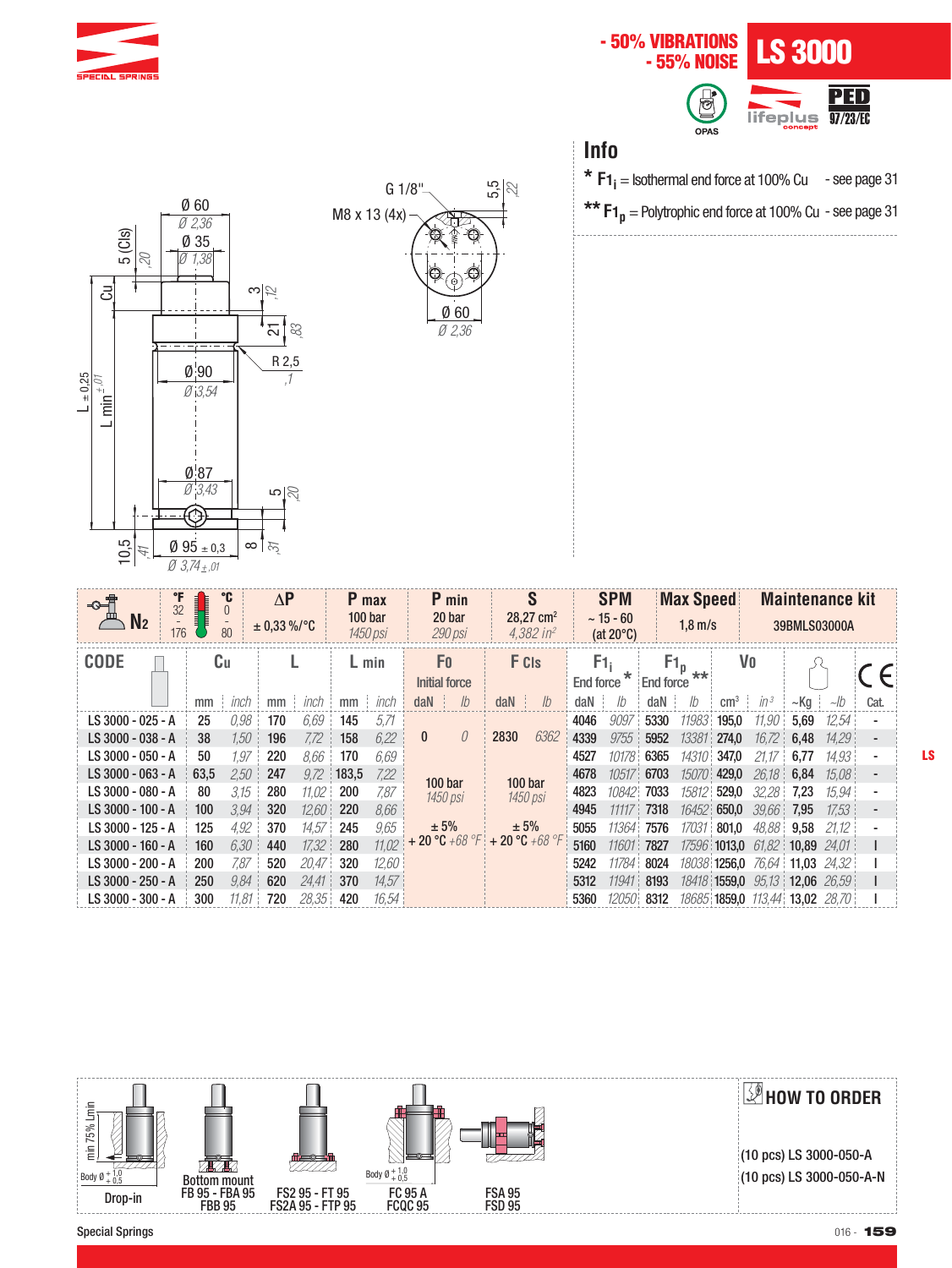





| * $F1_i$ = Isothermal end force at 100% Cu                 | - see page 31 |
|------------------------------------------------------------|---------------|
| ** $F1_n$ = Polytrophic end force at 100% Cu - see page 31 |               |





| °F<br>⊸∿<br>32<br>176 | 80   | $\Delta P$<br>$± 0,33\%$ /°C |                                                                                               |           |              |                  |                                |                           | P max<br>150 <sub>bar</sub><br>2175 psi | P min<br>20 bar<br>290 psi | S<br>$28.27 \text{ cm}^2$<br>$4,382$ in <sup>2</sup> |                                       | <b>SPM</b><br>$~15 - 60$<br>$(at 20^{\circ}C)$ |                                 | <b>Max Speed</b><br>$1.8$ m/s |           |                          | <b>Maintenance kit</b><br>39BMLS03000A |  |  |
|-----------------------|------|------------------------------|-----------------------------------------------------------------------------------------------|-----------|--------------|------------------|--------------------------------|---------------------------|-----------------------------------------|----------------------------|------------------------------------------------------|---------------------------------------|------------------------------------------------|---------------------------------|-------------------------------|-----------|--------------------------|----------------------------------------|--|--|
| <b>CODE</b>           | Cu   |                              | F C <sub>Is</sub><br>F <sub>0</sub><br>$F1_i$<br>$L$ min<br><b>Initial force</b><br>End force |           |              | <b>End force</b> | $F1_p$                         |                           | Vo                                      |                            |                                                      |                                       |                                                |                                 |                               |           |                          |                                        |  |  |
|                       | mm   | inch                         | mm                                                                                            | inch      | mm           | inch             | lb<br>daN                      | $\mathcal{L}$<br>$d$ aN : | daN                                     | lb                         | daN                                                  | lb                                    | $\rm cm^{3}$                                   | $in^3$                          | ~Ka ∶                         | $\sim$ ID | Cat.                     |                                        |  |  |
| LS 4200 - 025 - A     | 25   | 0.98                         | 170                                                                                           | 6.69      | 145          | 5,71             |                                |                           | 6070                                    | 13645 :                    | 7821                                                 |                                       | 17583 195.0                                    | 11.90 i                         | 5.69                          | 12.54     |                          |                                        |  |  |
| LS 4200 - 038 - A     | 38   | 1.50                         | 196                                                                                           | 7.72      | 158          | 6,22             | 0<br>$\bf{0}$                  | 9532<br>4240              | 6509                                    | 14632                      | 8733                                                 |                                       | 19633 274,0                                    | 16.72                           | 6.48                          | 14.29     |                          |                                        |  |  |
| LS 4200 - 050 - A     | 50   | 1.97                         | 220                                                                                           | 8,66      | 170          | 6,69             |                                |                           | 6791                                    | 15267 :                    | 9340                                                 | 20997 347,0                           |                                                | 21.17                           | 6,77                          | 14.93     |                          |                                        |  |  |
| LS 4200 - 063 - A     | 63.5 | 2.50                         | 247                                                                                           |           | $9.72$ 183.5 | 7,22             | 150 <sub>bar</sub>             | 150 <sub>bar</sub>        | 7017                                    | 15775                      | 9836                                                 | 22112 429.0                           |                                                | 26.18                           | 6.84                          | 15.08     | $\overline{\phantom{a}}$ |                                        |  |  |
| LS 4200 - 080 - A     | 80   | 3.15                         | 280                                                                                           | 11.02     | 200          | 7,87             | 2175 psi                       | 2175 psi                  | 7234                                    |                            |                                                      | <i>16263</i> 10320 <i>23201</i> 529.0 |                                                | 32.28                           | 7.23                          | 15.94     | $\overline{\phantom{a}}$ |                                        |  |  |
| LS 4200 - 100 - A     | 100  | 3.94                         | 320                                                                                           | $12.60 +$ | 220          | 8.66             |                                |                           | 7418                                    |                            |                                                      | 16676 10738 24139 650.0               |                                                | 39.66                           | 7.95                          | 17.53     | $\overline{\phantom{a}}$ |                                        |  |  |
| LS 4200 - 125 - A     | 125  | 4.92                         | 370                                                                                           | 14.57     | 245          | 9.65             | ± 5%                           | ± 5%                      | 7582                                    |                            | <i>17045</i> 11116                                   | 24989 801,0                           |                                                | 48.88                           | 9,58                          | 21.12     |                          |                                        |  |  |
| LS 4200 - 160 - A     | 160  | 6.30                         | 440                                                                                           | 17.32     | 280          | 11.02            | $+20 °C +68 °F$ + 20 °C +68 °F |                           | 7740                                    |                            | <i>17401</i> 11485                                   |                                       |                                                | 25818 1013,0 61,82 10,89        |                               | 24.01     |                          |                                        |  |  |
| LS 4200 - 200 - A     | 200  | 7.87                         | 520                                                                                           | 20.47     | 320          | 12.60            |                                |                           | 7863                                    |                            | 17677 <b>11773</b>                                   |                                       |                                                | 26467 1256,0 76,64 11,03        |                               | 24.32     |                          |                                        |  |  |
| LS 4200 - 250 - A     | 250  | 9.84                         | 620                                                                                           | 24.41     | 370          | 14.57            |                                |                           | 7967                                    |                            | 17911 <b>12021</b>                                   |                                       |                                                | 27025 1559,0 95,13 12,06        |                               | 26.59     | H.                       |                                        |  |  |
| LS 4200 - 300 - A     | 300  | 11.81                        | 720                                                                                           | 28.35     | 420          | 16.54            |                                |                           | 8040                                    |                            | <i>18076</i> : <b>12196</b>                          |                                       |                                                | 27417 1859,0 113.44 13.02 28.70 |                               |           | Ш                        |                                        |  |  |

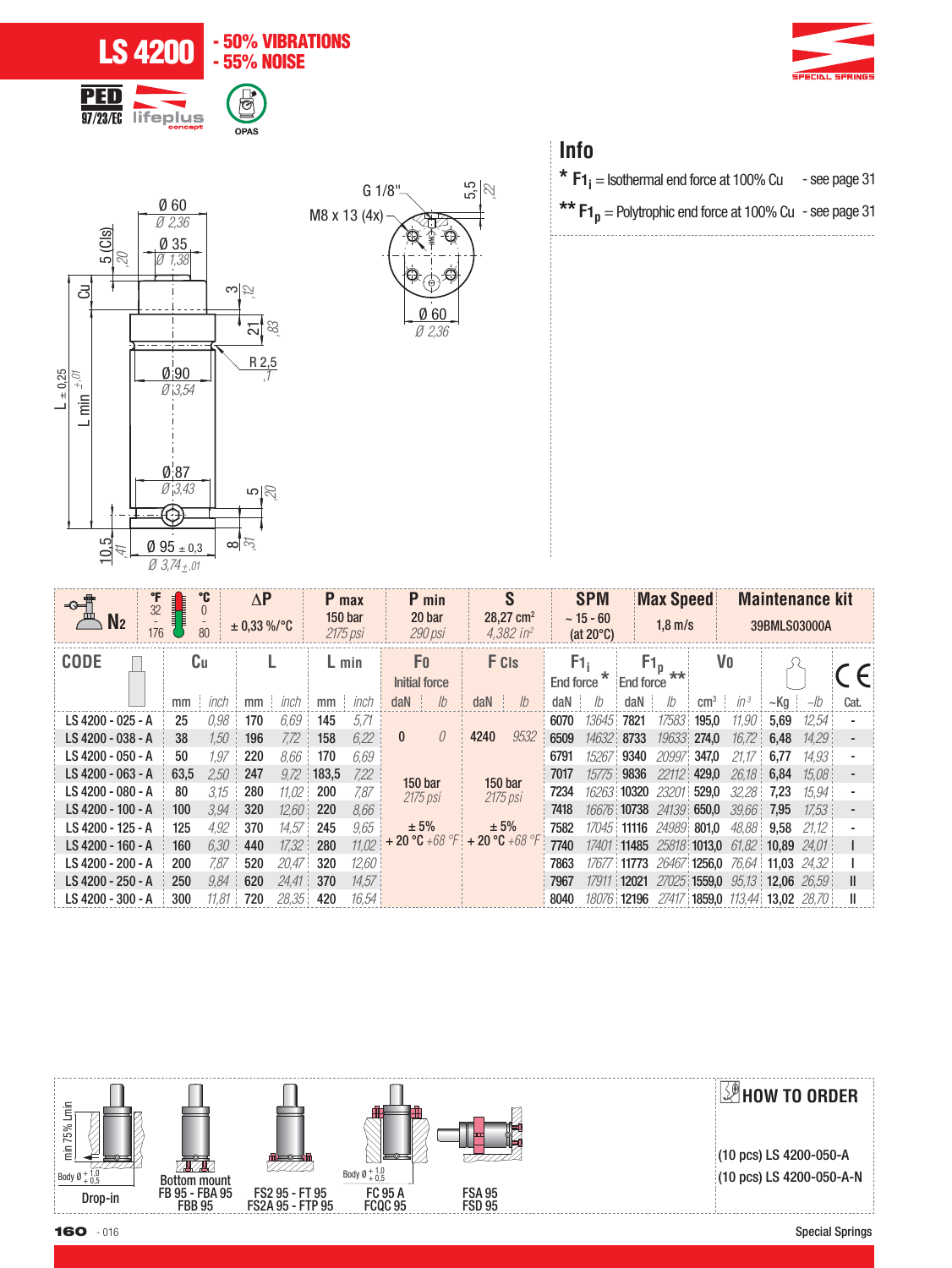

#### - 50% VIBRATIONS LS 5000 - 55% NOISE <u>PED</u>  $\frac{1}{\sqrt{2}}$ lifeplus 97/23/EC

### **Info**

- $*$  **F1**<sub>i</sub> = Isothermal end force at 100% Cu see page 31
- **\*\* F1p** <sup>=</sup> Polytrophic end force at 100% Cu see page 31





| °F<br>$\rightarrow$<br>32<br>176 |      | °C        | $\Delta P$<br>$± 0,33\%$ /°C |           |       | P max<br>100 <sub>bar</sub><br>1450 psi | P min<br>20 bar<br>290 psi        | S<br>44.18 $cm2$<br>$6.848$ in <sup>2</sup> | <b>SPM</b><br>$~15 - 60$<br>(at $20^{\circ}$ C) |              |                  | <b>Max Speed</b><br>$1.8$ m/s               |                    | <b>Maintenance kit</b><br>39BMLS05000A |                              |           |      |
|----------------------------------|------|-----------|------------------------------|-----------|-------|-----------------------------------------|-----------------------------------|---------------------------------------------|-------------------------------------------------|--------------|------------------|---------------------------------------------|--------------------|----------------------------------------|------------------------------|-----------|------|
| <b>CODE</b>                      | Сu   |           |                              |           |       | $L$ min                                 | F <sub>0</sub><br>Initial force   | F C <sub>IS</sub>                           | End force                                       | F1,          | <b>End force</b> | F1 <sub>p</sub>                             |                    | Vo                                     |                              |           |      |
|                                  | mm   | inch      | mm                           | inch      | mm    | inch                                    | $d$ aN<br>Ib<br>÷                 | $l$<br>daN                                  | daN                                             | $\mathbb{I}$ | daN              | lb                                          | $\rm cm^3$         | $in^3$                                 | $\sim$ Kg :                  | $\sim$ Ib | Cat. |
| LS 5000 - 025 - A                | 25   | 0.98      | 190                          | 7,48      | 165   | 6.50                                    |                                   |                                             | 6433                                            |              | 14461 8559       |                                             | <i>19241</i> 353.0 |                                        | 21.54 10.60                  | 23.37     |      |
| LS 5000 - 038 - A                | 38   | 1.50      | 216                          | 8.50      | 178   | 7.01                                    | $\theta$<br>$\bf{0}$              | 4418<br>9932                                | 6886                                            |              | 15480 9531       | 21427 471,0                                 |                    |                                        | 28.74 12.00 26.46            |           |      |
| LS 5000 - 050 - A                | 50   | 1.97      | 240                          | 9.45      | 190   | 7.48                                    |                                   |                                             | 7172                                            |              |                  | 16123 10164 22850 580,0                     |                    |                                        | $35.39 \, \,$ 13.20          | 29.10     |      |
| LS 5000 - 063 - A                | 63.5 | 2.50      | 267                          | 10.51     | 203.5 | 8.01                                    | 100 <sub>bar</sub>                | 100 <sub>bar</sub>                          | 7398                                            |              |                  | 16631 10674 23997 697.0                     |                    |                                        | 42.53 13.60 29.98            |           |      |
| LS 5000 - 080 - A                | 80   | 3.15      | 300                          | 11.81     | 220   | 8,66                                    | 1450 psi                          | 1450 psi                                    | 7612                                            |              |                  | 17112 11166 25102 851.0                     |                    |                                        | $51.93$ <b>14.10</b> $31.09$ |           |      |
| LS 5000 - 100 - A                | 100  | 3.94      | 340                          | 13.39 240 |       | 9.45                                    |                                   |                                             | 7791                                            |              |                  | 17515 11585 26044 1032.0 62.98 15.40 33.95  |                    |                                        |                              |           |      |
| LS 5000 - 125 - A                | 125  | 4.92      | 390                          | 15.35     | 265   | 10.43                                   | ± 5%                              | ± 5%                                        | 7950                                            |              |                  | 17872 11960 26887 1259,0                    |                    |                                        | 76.83 16,90                  | 37.26     |      |
| LS 5000 - 160 - A                | 160  | 6.30      | 460                          | 18.11 300 |       | 11.81                                   | $+ 20 °C + 68 °F + 20 °C + 68 °F$ |                                             | 8102                                            |              |                  | 18213 12323 27703 1575,0 96,11 18,70        |                    |                                        |                              | 41.23     |      |
| LS 5000 - 200 - A                | 200  | 7.87      | 540                          | 21.26 340 |       | 13,39                                   |                                   |                                             | 8218                                            |              |                  | 18475 12604 28335 1937,0 118,20 21,70       |                    |                                        |                              | 47.84     |      |
| LS 5000 - 250 - A                | 250  | 9.84      | 640                          | 25.20     | 390   | 15,35                                   |                                   |                                             | 8317                                            |              |                  | 18697 12844 28875 2390,0 145,84 24,80 54,67 |                    |                                        |                              |           |      |
| LS 5000 - 300 - A                | 300  | $11.81$ : | 740                          | 29.13 440 |       | 17.32                                   |                                   |                                             | 8386                                            |              |                  | 18852 13012 29253 2843,0 173,49 28,00 61,73 |                    |                                        |                              |           |      |

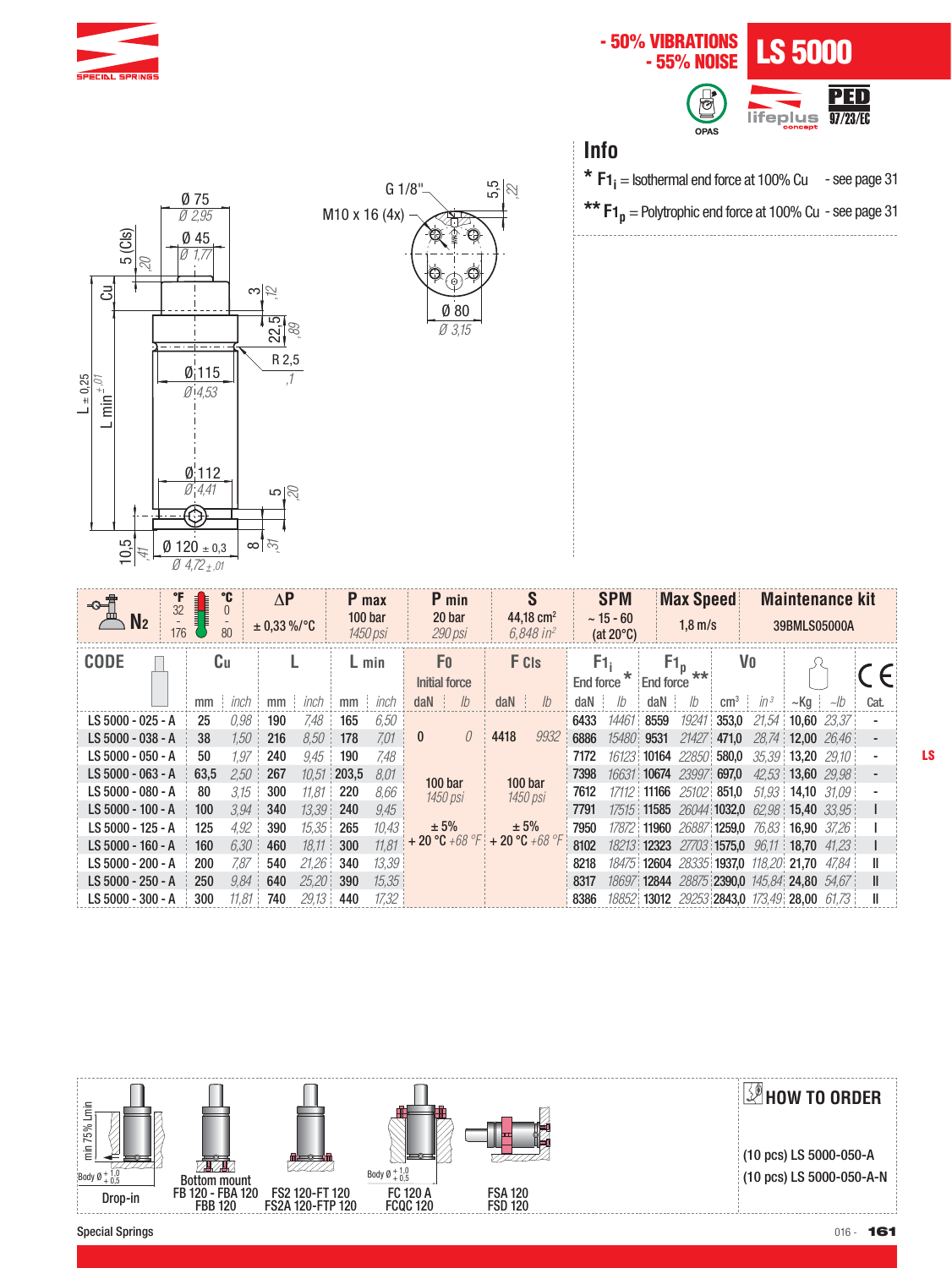





| * $F1_i$ = Isothermal end force at 100% Cu                 | - see page 31 |
|------------------------------------------------------------|---------------|
| ** $F1_n$ = Polytrophic end force at 100% Cu - see page 31 |               |



Ø 80 G 1/8" M10 x 16 (4x)  $\frac{5}{2}$ م Ø 3,15

| ⊸<br>N <sub>2</sub> | 32<br>176 | lillian          | °C<br>80    | $\Delta P$<br>$\pm$ 0.33 %/°C |                                   | 150 <sub>bar</sub><br>2175 psi |       |                                        |               |                                   |           | P max                                                                                        |                  |          | P min<br>20 bar<br>290 psi | 44.18 $cm2$<br>$6.848$ in <sup>2</sup> |             | <b>SPM</b><br>$~15 - 60$<br>(at $20^{\circ}$ C) |      | <b>Max Speed</b><br>$1.8$ m/s |  |  | <b>Maintenance kit</b><br>39BMLS05000A |  |  |  |
|---------------------|-----------|------------------|-------------|-------------------------------|-----------------------------------|--------------------------------|-------|----------------------------------------|---------------|-----------------------------------|-----------|----------------------------------------------------------------------------------------------|------------------|----------|----------------------------|----------------------------------------|-------------|-------------------------------------------------|------|-------------------------------|--|--|----------------------------------------|--|--|--|
| <b>CODE</b>         |           | Cu               |             |                               |                                   | L min                          |       | F <sub>0</sub><br><b>Initial force</b> |               | F C <sub>Is</sub>                 | End force | F1,                                                                                          | <b>End force</b> | $F1_{n}$ |                            | Vo                                     |             |                                                 |      |                               |  |  |                                        |  |  |  |
|                     |           | mm               |             |                               | <i>inch</i> <b>mm</b> <i>inch</i> | mm                             | inch  | daN<br>-1                              | $\mathcal{L}$ | $d$ aN :<br>$\mathbb{I}$          | $d$ aN :  | lb                                                                                           | $d$ aN $\vdash$  | lb       | $cm3$ $in3$                |                                        | $\sim$ Kg i | $\sim$ Ib                                       | Cat. |                               |  |  |                                        |  |  |  |
| LS 6600 - 025 - A   |           | 25               | 0.98        | 190                           | 7.48                              | 165                            | 6.50  |                                        |               |                                   |           | 9649 21692 12558 28232 353.0 21.54 10.60 23.37                                               |                  |          |                            |                                        |             |                                                 |      |                               |  |  |                                        |  |  |  |
| LS 6600 - 038 - A   |           | 38               | $1.50 \pm$  | 216                           | 8.50                              | 178                            | 7.01  | $\bf{0}$                               | 0             | 6630<br>14905                     |           | 10329 23221 13985 31440 471.0 28.74 12.00 26.46                                              |                  |          |                            |                                        |             |                                                 |      |                               |  |  |                                        |  |  |  |
| LS 6600 - 050 - A   |           | 50               | 1.97:       | 240                           | 9.45                              | 190                            | 7.48  |                                        |               |                                   |           | 10758 24185 14914 33528 580,0 35.39 13,20 29.10                                              |                  |          |                            |                                        |             |                                                 |      |                               |  |  |                                        |  |  |  |
| LS 6600 - 063 - A   |           | 63.5             | 2,50        | 267                           | 10.51                             | 203,5                          | 8.01  | 150 <sub>bar</sub>                     |               | 150 bar                           |           | <b>11097</b> 24946 <b>15662</b> 35210 <b>697,0</b> 42,53 <b>13,60</b> 29,98                  |                  |          |                            |                                        |             |                                                 |      |                               |  |  |                                        |  |  |  |
| LS 6600 - 080 - A   |           | 80               | 3.15        | 300                           | 11,81                             | 220                            | 8,66  | 2175 psi                               |               | 2175 psi                          |           | <b>11418</b> $25668$ <b>16384</b> $36832$ <b>851,0</b> $51,93$ <b>14,10</b> $31,09$ <b>1</b> |                  |          |                            |                                        |             |                                                 |      |                               |  |  |                                        |  |  |  |
| LS 6600 - 100 - A   |           | 100 <sup>°</sup> | 3.94        | 340                           | 13.39 240                         |                                | 9.45  |                                        |               |                                   |           | $11687$ 26273 16998 38214 1032.0 62.98 15.40 33.95                                           |                  |          |                            |                                        |             |                                                 |      |                               |  |  |                                        |  |  |  |
| LS 6600 - 125 - A   |           | 125              | 4.92        | 390                           | 15.35                             | 265                            | 10.43 | $± 5\%$                                |               | ± 5%                              |           | <b>11925</b> 26808 <b>17549</b> 39452 <b>1259,0</b> 76.83 <b>16.90</b> 37.26                 |                  |          |                            |                                        |             |                                                 |      |                               |  |  |                                        |  |  |  |
| LS 6600 - 160 - A   |           | 160              | 6.30        | 460                           | 18.11                             | 300                            | 11.81 |                                        |               | $+ 20 °C + 68 °F + 20 °C + 68 °F$ |           | 12152 27320 18081 40648 1575,0 96,11 18,70 41,23                                             |                  |          |                            |                                        |             |                                                 | H.   |                               |  |  |                                        |  |  |  |
| LS 6600 - 200 - A   |           | 200              | 7.87        | 540                           | 21.26                             | 340                            | 13.39 |                                        |               |                                   |           | 12327 27713 18494 41576 1937,0 118,20 21,70 47,84                                            |                  |          |                            |                                        |             |                                                 | Ш    |                               |  |  |                                        |  |  |  |
| LS 6600 - 250 - A   |           | 250              | 9.84        | 640                           | 25.20                             | 390                            | 15.35 |                                        |               |                                   |           | 12475 28046 18846 42368 2390,0 145.84 24,80 54.67                                            |                  |          |                            |                                        |             |                                                 | H.   |                               |  |  |                                        |  |  |  |
| LS 6600 - 300 - A   |           | 300              | $11.81$ 740 |                               | 29.13                             | 440                            | 17.32 |                                        |               |                                   |           | 12579 28278 19093 42922 2843.0 173.49 28.00 61.73                                            |                  |          |                            |                                        |             |                                                 | Ш    |                               |  |  |                                        |  |  |  |

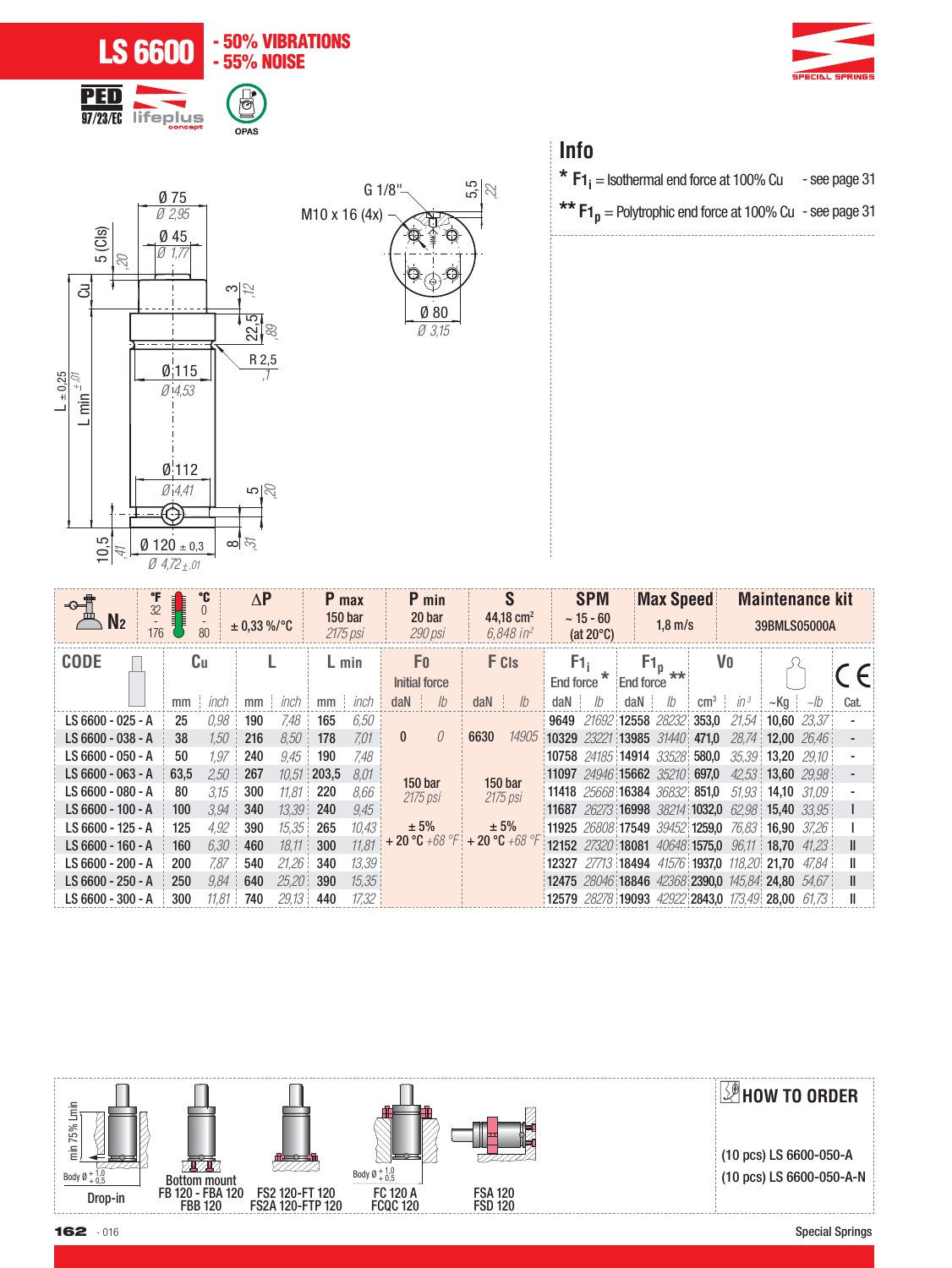

#### - 50% VIBRATIONS LS 7500 - 55% NOISE **PED**  $\frac{1}{\sqrt{2}}$ lifeplus 97/23/EC

## **Info**

- $*$  **F1**<sub>i</sub> = Isothermal end force at 100% Cu see page 31
- **\*\* F1p** <sup>=</sup> Polytrophic end force at 100% Cu see page 31





| °F<br>$\circ$<br>32 |      | °C<br>80  | $\Delta P$<br>$\pm$ 0.33 %/°C |             |                  | P max<br>120 <sub>bar</sub><br>1740 psi | P min<br>20 bar<br>290 psi      | S<br>63.61 $cm2$<br>$9,860$ in <sup>2</sup> |                                                                              | <b>SPM</b><br>$~15 - 60$<br>(at $20^{\circ}$ C) |                  |  | <b>Max Speed</b><br>$1,8$ m/s | <b>Maintenance kit</b><br>39BMLS07500A                                       |             |           |      |
|---------------------|------|-----------|-------------------------------|-------------|------------------|-----------------------------------------|---------------------------------|---------------------------------------------|------------------------------------------------------------------------------|-------------------------------------------------|------------------|--|-------------------------------|------------------------------------------------------------------------------|-------------|-----------|------|
| <b>CODE</b>         |      | Cu        |                               |             |                  | $L$ min                                 | F <sub>0</sub><br>Initial force | F C <sub>IS</sub><br>F1,<br>End force       |                                                                              | <b>End force</b>                                | $F1_p$           |  | Vo                            |                                                                              |             |           |      |
|                     | mm   | inch      |                               | $mm$ : inch |                  | $mm$ : inch                             | daN<br>Ib                       | I <sub>b</sub><br>daN                       | $d$ a $N$                                                                    | 1/b                                             | $daN$ / <i>b</i> |  | $cm3$ in <sup>3</sup>         |                                                                              | $\sim$ Kg i | $\sim$ Ib | Cat. |
| LS 7500 - 025 - A   | 25   | 0,98      | 205                           | 8.07        | 180              | 7,09                                    |                                 |                                             | $10126$ 22764 12625 28381 654,0                                              |                                                 |                  |  |                               | 39,91 19,95 43,98                                                            |             |           |      |
| LS 7500 - 038 - A   | 38   | 1.50      | 231                           | 9,09        | 193              | 7,60                                    | $\theta$<br>$\mathbf{0}$        | 7630<br>17152                               | $10794$ 24265 13965 31394 839,0 51,20 21,15 46,63                            |                                                 |                  |  |                               |                                                                              |             |           |      |
| LS 7500 - 050 - A   | 50   | 1.97      | 255                           | 10.04       | 205              | 8.07                                    |                                 |                                             |                                                                              |                                                 |                  |  |                               | <b>11223</b> 25230 <b>14852</b> 33390 <b>1010,0</b> 61.63 <b>21.95</b> 48.39 |             |           |      |
| LS 7500 - 063 - A   | 63.5 | 2.50      | 282                           |             | $11.10$ 218.5    | 8.60                                    | 120 <sub>bar</sub>              | 120 <sub>bar</sub>                          | <b>11573</b> 26017 <b>15590</b> 35049 <b>1195,0</b> 72,92 <b>22,75</b> 50,16 |                                                 |                  |  |                               |                                                                              |             |           |      |
| LS 7500 - 080 - A   | 80   | 3.15      | 315                           |             | $12.40 \div 235$ | 9.25                                    | 1740 psi                        | 1740 psi                                    |                                                                              |                                                 |                  |  |                               | $11914$ $26783$ 16322 36694 1437.0 87.69 24.55 54.12                         |             |           |      |
| LS 7500 - 100 - A   | 100  | 3.94      | 355                           | 13.98 255   |                  | 10.04                                   |                                 |                                             |                                                                              |                                                 |                  |  |                               | $12207$ 27443 16962 38132 1723,0 105,14 26,25 57,87                          |             |           |      |
| LS 7500 - 125 - A   | 125  | 4.92      | 405                           | 15.94       | 280              | 11.02                                   | ± 5%                            | ± 5%                                        | 12472 28039:17548 39450:2079,0 126,87: 28,15 62,06:                          |                                                 |                  |  |                               |                                                                              |             |           |      |
| LS 7500 - 160 - A   | 160  | 6.30      | 475                           | 18,70 315   |                  | 12.40                                   | $+20 °C +68 °F + 20 °C +68 °F$  |                                             |                                                                              |                                                 |                  |  |                               | $12731$ $28621$ $18127$ $40751$ $2587,0$ $157,87$ $31,55$ $69,56$            |             |           |      |
| LS 7500 - 200 - A   | 200  | 7.87      | 555                           | 21.85       | 355              | 13,98                                   |                                 |                                             |                                                                              |                                                 |                  |  |                               | 12934 29076 18584 41779 3148,0 192,10 35,15 77,49                            |             |           |      |
| LS 7500 - 250 - A   | 250  | 9.84      | 655                           | $25,79$ 405 |                  | 15.94                                   |                                 |                                             |                                                                              |                                                 |                  |  |                               | 13108 29467 18981 42671 3861,0 235,61 38,65 85,21                            |             |           |      |
| LS 7500 - 300 - A   | 300  | $11.81$ : | 755                           | 29.72 455   |                  | 17.91                                   |                                 |                                             | 13230 29743 19262 43302 4573,0 279,06 42,55 93,81                            |                                                 |                  |  |                               |                                                                              |             |           |      |